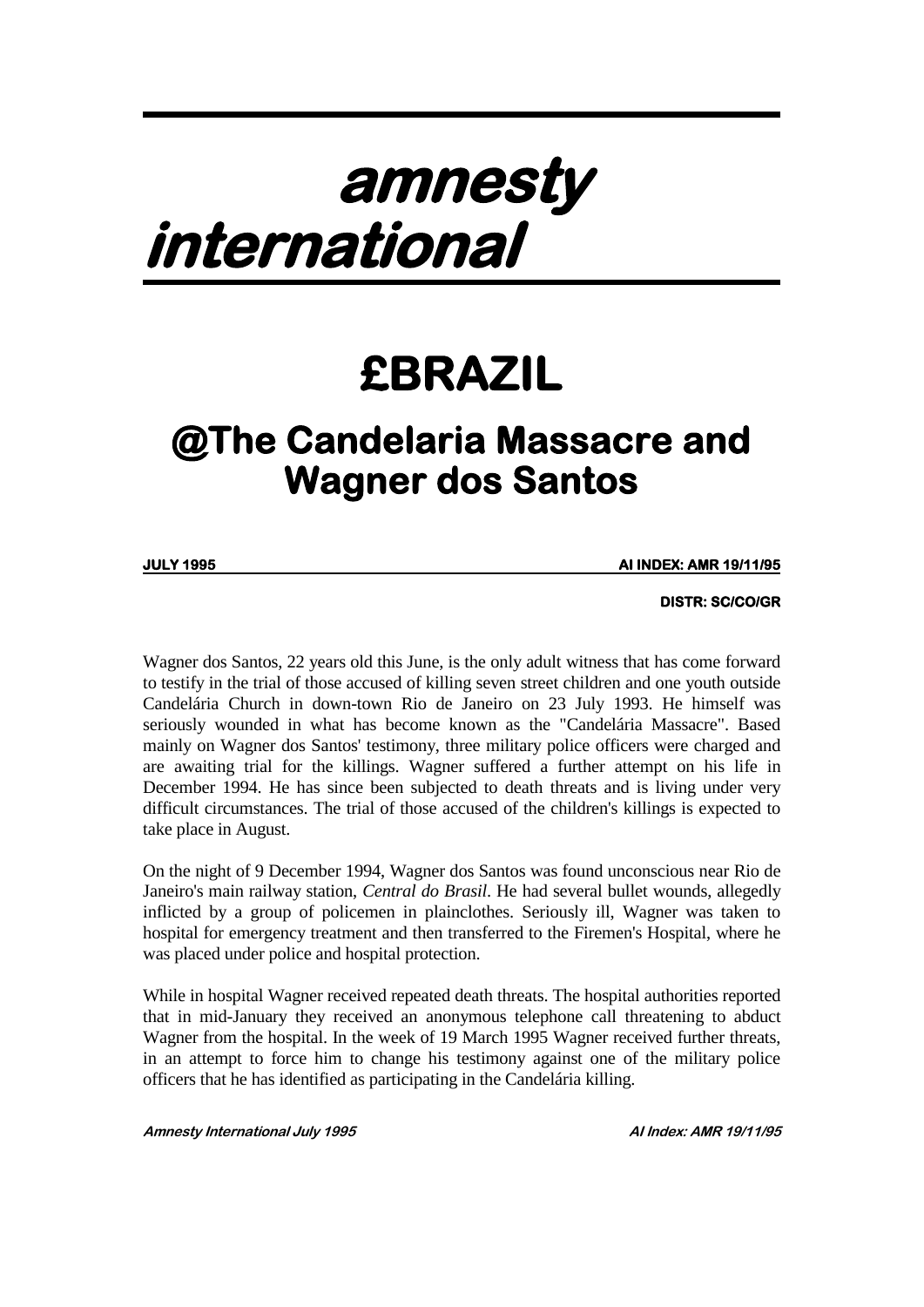In April, an Amnesty International delegation headed by the Secretary General, Pierre Sané, visited Wagner in hospital. Wagner confirmed to the Secretary General that he had received unwanted visits from the lawyer of one of the military policemen accused, who allegedly tried to persuade him to change his testimony. He also claimed that other unidentified individuals - believed to be members of the military police - had visited him in the night, and physically harassed him. He clearly stated that he did not feel safe in the hospital. The Secretary General publicly denounced Wagner dos Santos's condition and sought that the authorities guarantee his safety and well being.

In a letter to his lawyer dated 3 April 1995 Wagner asked for a place to stay until his trial because, he wrote, "I have been placed in a room and prevented from going out to walk in the corridor or talk to people, which means that I am held incommunicado". The letter continues: "I know that this is unnecessary. I can see that I am being treated as a prisoner, but even prisoners have the right to fresh air and to talk to whoever they choose. Why deprive me of this right if I am not a prisoner?"

On learning of the new treatment of Wagner dos Santos the Secretary General wrote to President Fernando Henrique Cardoso reiterating the organization's concern for his physical safety. The letter stressed the organization's belief that the new treatment described by Wagner dos Santos was in reprisal for public denunciations made about intimidation in the hospital, and urged President Cardoso to take action to ensure the Brazilian state fulfilled its obligation to guarantee the safety of the witness.

During March Dra. Maria Lucia Capibaribe, the judge in charge of the Candelária case, who has final responsibility for the safety of the witnesses asked the Secretary of Public Security for Rio de Janeiro to transfer Wagner dos Santos to another state hospital that had the necessary equipment to provide tests and medical treatment for him, which was lacking at the Firemens' Hospital, and would offer better conditions of safety. The then Secretary of Public Security, General Euclimar da Silva informed the judge that the relevant military hospitals, that might provide both security and the necessary medical treatment, fell within the jurisdiction of the federal authorities, and that at state level nothing more could be done. Amnesty International brought these considerations to the attention of the federal government in the letter of 5 June 1995. Nevertheless, as far as Amnesty International is aware the federal authorities did not offer Wagner dos Santos either protection or treatment in a military hospital.

In late April Wagner dos Santos was moved to the Rio de Janeiro state Public Servants' Hospital, *Hospital do Servidor Publico*, where he reportedly had better living conditions and medical attention. In May he was discharged from hospital and lodged in the so-called Witnesses Safe House, *Casa da Testemunha* in Rio De Janeiro. Living conditions at the house are reportedly poor and food is scarce. Military police have been assigned to guard Wagner for his protection but relations between him and his protectors are reported to be

**AI Index: AMR 19/11/95 Amnesty International July 1995**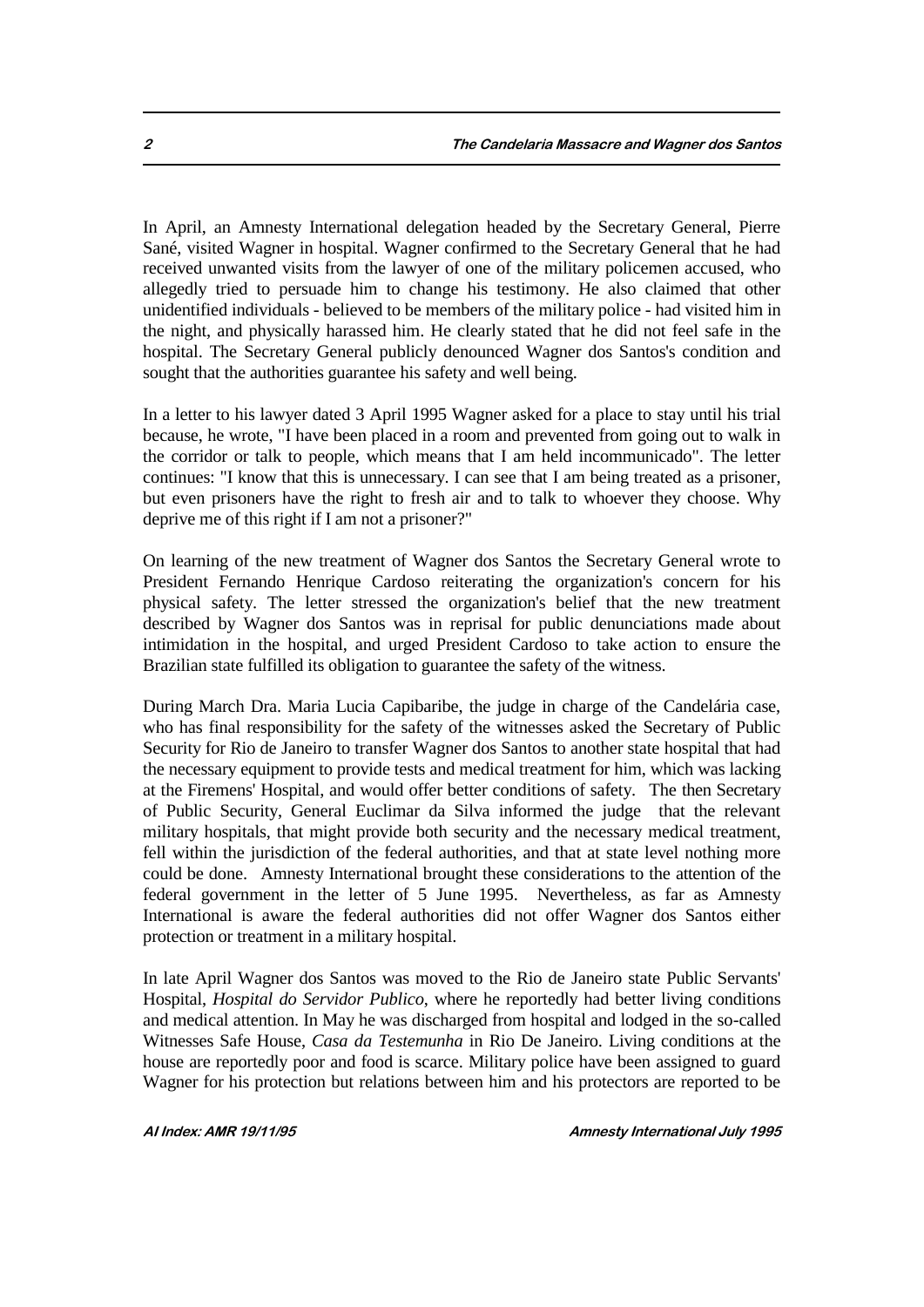tense. Amnesty International still has concerns for Wagner's' safety given that the December 1994 attempt on his life was made while he was staying in the Witnesses Safe House under state protection.

The trial of the three military police and one civilian charged with the Candelaria killings is expected to start in the second half of August, although no specific date has been announced. As a key witness of the Candelaria massacre, Wagner has been under enormous psychological pressure and, after the December 1994 attempt to his life, physical pain. Isolated from his friends and with no contact with his family, he has had no option but to rely on the care and protection of the same state whose agents have killed his friends and twice allegedly attempted to kill him. As far as Amnesty International is aware, he is no longer receiving medical treatment. One side of his face remains paralysed from bullet wounds received in the December 1994 attempt against his life. As the date of trial nears, psychological pressure on Wagner is likely to increase. As he put in his letter: "Because when the trial is over, if the accused are not condemned, they will have the same liberties which I cannot enjoy now and at the same time I would have been kept as a prisoner having done nothing."

Amnesty International has always placed the safety of victims and witnesses of human rights crimes at the top of its concerns. Wagner dos Santos is both a victim and a witness of such a crime. The organisation will continue to press the authorities to protect Wagner's physical safety and to show solidarity to Wagner by letting him know that he is not alone in his quest for justice.

Amnesty International continues to be concerned for the additional child and youth witnesses in the Candelária trial, for whom there is currently no state protection. These include Fábio de Oliveira (Barão), Michael André de Aguiar, Marcos Pereira Muniz, Fábio Ribeiro, Elizabeth Cristina Borges de Oliveira Maia (Beth), Rogério da Silva, Sérgio Dias Gomes, Leonardo Teixeira de Sá and Neilton Pereira dos Santos , who have already testified in preliminary court hearings, but also a further 40 children who were present near the Candelária church on the night of the killings, the vast majority of whom remain on the streets, who have received threats in relation to the massacre.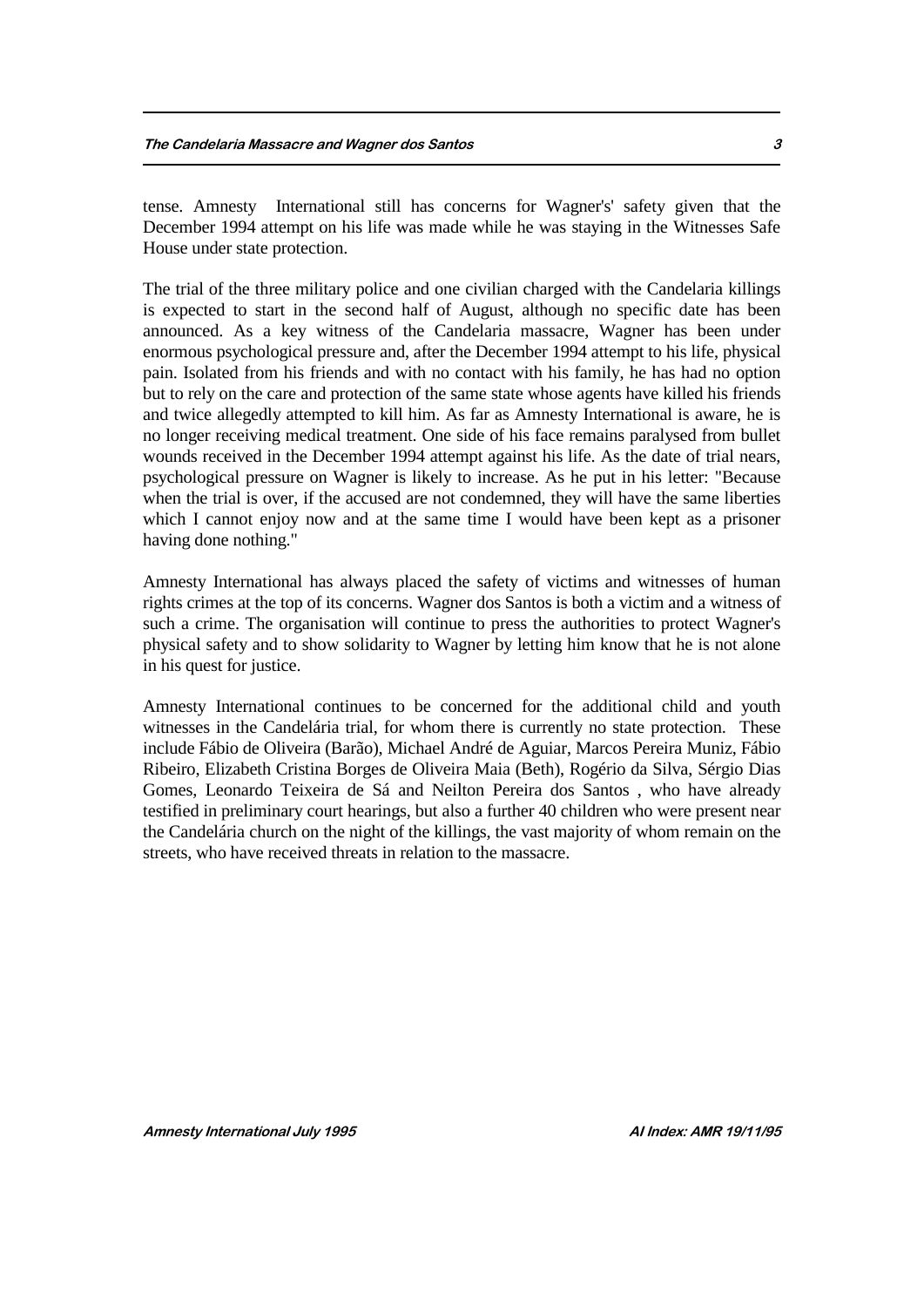The following is a translation of the letter Wagner dos Santos wrote to his lawyer, Dr Cristina Leonardo on 3 April 1995. Following his letter Wagner was moved to another hospital. He is now living in a "witnesses safe house."

Auntie Cristina,

I wish you could find me a place for me to stay until the date of the trial, because here in the hospital is not good.

I have been placed in a room and prevented from going out to walk in the corridor or talk to people, which means that I am held incommunicado. I know that this is unnecessary. I can see that I am being treated as a prisoner, but even prisoners have the right to fresh air and to talk to whoever they choose. Why deprive me of this right if I am not a prisoner?

The worst is that when the trial is over, if the accused are not condemned, they will enjoy the same freedoms that I am now being deprived and, worst of all, I would have been kept as a prisoner having done nothing. If possible, find me a place where I have both security and freedom. A place where I would feel at ease. I wish you to understand this, because, in a way, I already spent half of my life imprisoned in institutions [schools] until I was nineteen. I know that in this life I already suffered enough. But I know that was an irony of destiny, that what is written could not be changed. Nobody is to blame for what happened but those who made it happen. Suffering has no mystery for me because I have known suffering since I was six. However, I never thought I would have to go through what has been going for the last two years. Other sufferings I could bear because I had friends and colleagues. But being kept as prisoner without friends and colleagues for something I didn't do, this I cannot take anymore.

Wagner dos Santos